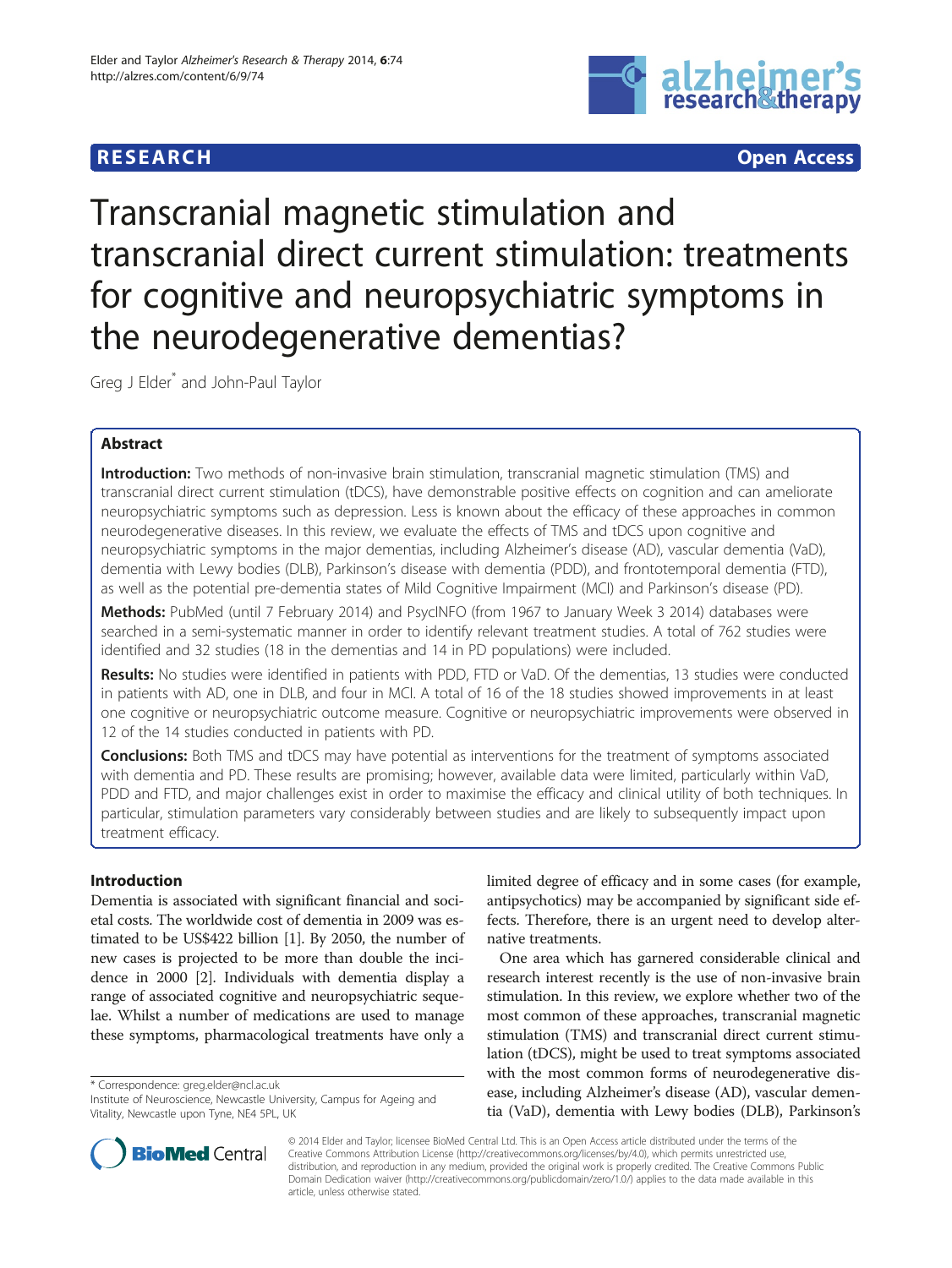disease with dementia (PDD) and frontotemporal dementia (FTD). Additionally, we consider the application of TMS and tDCS in people with mild cognitive impairment (MCI), which is a recognised risk state for the development of dementia and, in particular, dementia associated with AD [\[3\]](#page-8-0). Similarly, we also consider the application of both techniques in individuals with Parkinson's disease (PD), as PD is considered to be a significant risk factor for PDD [[4](#page-8-0)] and cognitive deficits are apparent even in early PD [[5](#page-8-0)].

# Methods of non-invasive stimulation Transcranial magnetic stimulation

TMS modulates cortical plasticity, where a brief (100 μs) electrical current is delivered through a coiled wire placed on the scalp, resulting in a time-varying magnetic field across the skull (1.5 to 2 Tesla), which induces an electric field and subsequently alters neuronal activity [[6,7\]](#page-8-0). The dosage is typically determined by the stimulation intensity and is often calibrated to the person-specific motor-evoked potential (MEP) threshold [\[8](#page-8-0)]. Whilst safe, the most common side effect of TMS is transient pain (with a prevalence of approximately 40%), typically dependent on an individual's tolerability to the location, intensity or frequency of stimulation [\[7](#page-8-0)]. TMS cannot be used in individuals with metallic equipment situated near the coil and carries a low risk (<1% in normal populations) of inducing seizures [\[7](#page-8-0)]. Stimulation protocols include 'single-pulse' stimulation, 'paired-pulse' TMS and repetitive TMS (rTMS); in the latter, low-frequency  $(\leq 1$  Hz), high-frequency trains, or varying bursts of stimulation (for example, theta-burst stimulation (TBS)) can be delivered [\[7\]](#page-8-0).

Cortical neurons 1.5 to 3 cm below the scalp may be activated, depending on the stimulation intensity. Increasing the stimulation intensity and frequency increases cortical disruption; however, stimulation trains modulate cortical excitability, and the subsequent effects depend on the stimulation parameters. Typically, higher frequencies (for example, 20 Hz) increase and lower frequencies (approximately 1 Hz) suppress cortical excitability [\[6](#page-8-0),[7](#page-8-0),[9\]](#page-8-0), although low-frequency stimulation may not always cause inhibitory effects [\[10\]](#page-8-0). Continuous TBS results in inhibitory after-effects, whilst intermittent TBS results in facilitatory after-effects, at least in the case of the motor cortex [[11\]](#page-8-0). The duration of after-effects are affected by the stimulation protocol. Single-pulse and short rTMS protocols result in after-effects lasting a few seconds; long or multiple rTMS trains result in aftereffects of several minutes to 1 hour; and TBS protocols can result in after-effects of up to 8 hours [\[12,13\]](#page-8-0). Longer effect durations can occur with TMS, when repeated daily, as poststimulation effects can be observed even up to 1 month later [\[14](#page-8-0)].

TMS has been shown to reduce neuropsychiatric symptoms and improve cognition. In older people, for example,

a double-blind study in adults over 50 years of age with memory problems showed that rTMS led to improvements in associative memory [[15\]](#page-8-0) and an open-label study showed that rTMS over a 3-week period significantly reduced the severity of depressive symptoms in older adults [[16](#page-8-0)]. These data are supported by meta-analytic results demonstrating that high-frequency TMS applied to the left dorsolateral prefrontal cortex (DLPFC) was superior to sham stimulation in double-blind treatment studies of depression, with effects comparable to pharmacological treatment [[17](#page-8-0)]. Importantly, the therapeutic effects of TMS may be additive, as repeated sessions over a 6-week period have been suggested to lead to cumulative improvements in mood [[18](#page-8-0)]. TMS may also modulate and enhance motor learning, vision, memory and attention in healthy individuals [\[13\]](#page-8-0). Taken together, these results suggest that TMS might be a potential method of treatment for cognitive and neuropsychiatric symptoms associated with dementia.

### Transcranial direct current stimulation

Another non-invasive treatment method is tDCS, where a weak electrical current is delivered through two scalp electrodes by a portable battery-powered stimulator. An anodal and cathodal electrode, typically between  $25 \text{ cm}^2$ and  $35 \text{ cm}^2$  in size, are inserted into holding bags moistened with saline or conductive gel and are placed on the scalp in accordance with the International 10–20 system [[19\]](#page-8-0). The current density, calculated on the basis of the power intensity divided by the area of the electrode, is used as a marker of dosage and influences the after-effects [\[19\]](#page-8-0). Current densities of 0.05 mA/cm<sup>2</sup> are typical, although they can range from  $0.02 \text{ mA/cm}^2$  to 0.08 mA/cm<sup>2</sup> [[19](#page-8-0)]. It has been speculated that tDCS modulates spontaneous neuronal activity in a polarityspecific manner [[20\]](#page-8-0), whereby the tDCS current has a modulatory effect upon cortical excitability by either increasing or decreasing intrinsic neural firing. Specifically, anodal stimulation typically increases the membrane potential by several millivolts, whereas cathodal stimulation typically results in an opposite effect, decreasing the membrane potential [\[19,21,22](#page-8-0)]. However, these effects do not appear to be consistent across studies [\[19,23\]](#page-8-0). There are no reports of serious adverse effects with tDCS; common side effects include mild tingling, fatigue and light itching under the electrodes [\[19\]](#page-8-0).

Relevant normative and clinical studies suggest that tDCS may be a useful therapeutic tool. For example, it may have utility in the treatment of depression; in one study individuals who received active tDCS showed an improvement in mood compared to placebo stimulation followed by an open-label phase [\[24\]](#page-8-0). Accompanying short-term improvements in attention and working memory were also observed [[24](#page-8-0)]. Post-tDCS improvements have also been shown in young healthy controls in terms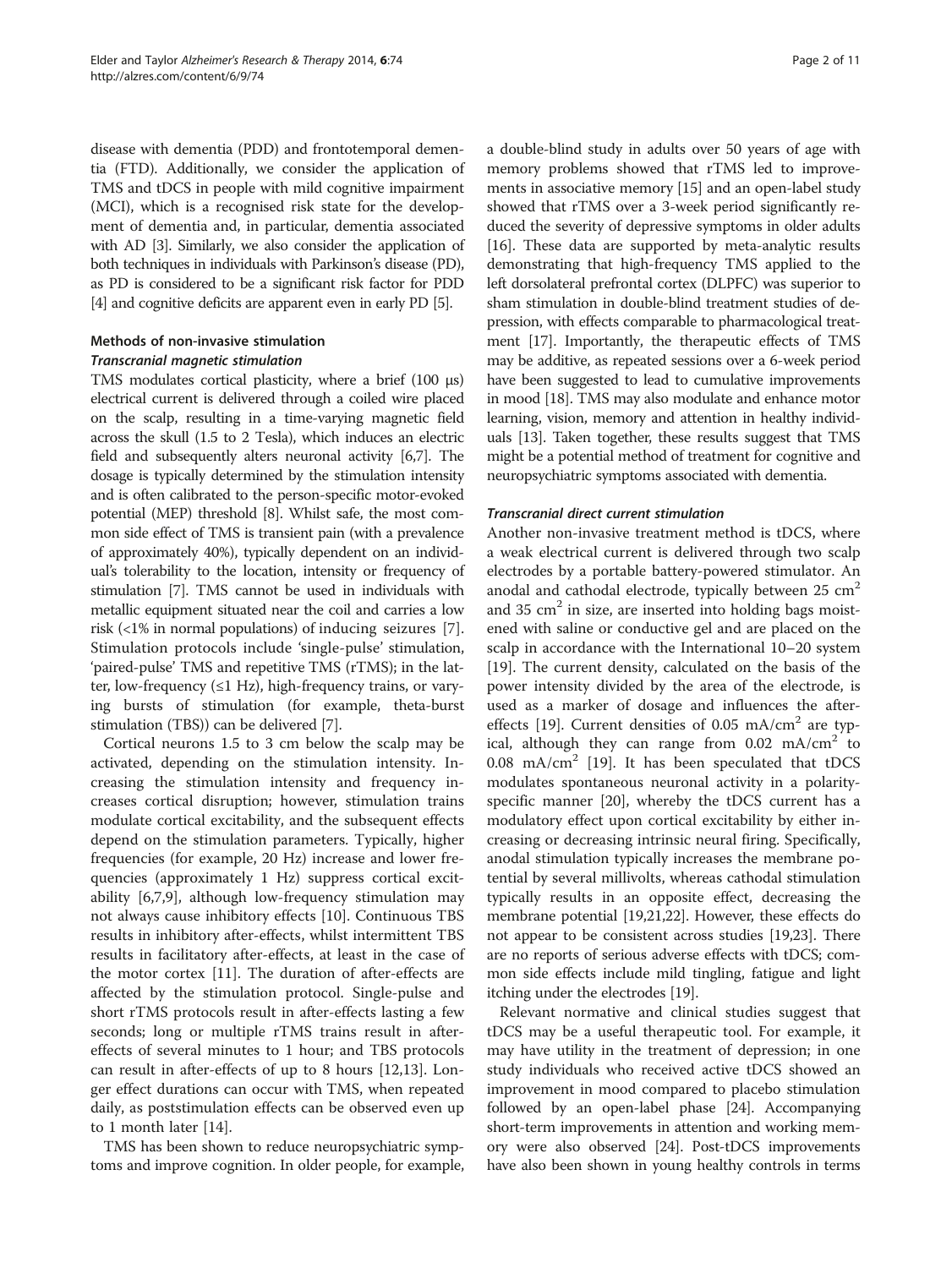of visuomotor coordination [\[25](#page-8-0)] and working memory performance [[26\]](#page-8-0). Similar to TMS, the benefits of tDCS may be additive. In one study, participants who had received active tDCS over 5 consecutive days displayed greater performance on a motor skill task compared to sham stimulation, with these effects persisting at a 3-month follow-up time point [\[27\]](#page-8-0).

### Methods

#### Search methods and inclusion and exclusion criteria

In order to evaluate the clinical utility of either TMS or tDCS in the symptomatic treatment of AD, VaD, DLB, PD, PDD, FTD or MCI, only treatment studies were included. PubMed (until 7 February 2014) and PsycINFO (from 1967 to January week 3, 2014) databases were searched using the following terms: "Alzheimer\*", "dementia", "frontotemporal dementia", "vascular dementia", "Parkinson\*", "Parkinson's disease with dementia", "Lewy body\*", "cognitive impairment" AND "magnetic stimulation" or "current stimulation". As this review was focussed on the treatment of cognitive and neuropsychiatric symptoms, studies which used either TMS or tDCS to specifically ameliorate other symptoms alone (for example, motor symptoms) were excluded.

This search strategy (Figure 1) resulted in 762 potential articles for inclusion. The examination of relevant review papers did not result in any additional articles for inclusion. Article titles and abstracts were examined and non-treatment studies, review, non-English and duplicate articles were removed, leaving a total of 32 studies (18 within the dementias and 14 in PD populations).

### Results

The majority of the studies in the dementias examined cognitive outcome measures [\[28-42\]](#page-8-0) whilst several examined neuropsychiatric symptoms [\[43-45\]](#page-9-0). A total of 13 studies targeted AD patients [[28-33,37-42\]](#page-8-0), 4 studies included MCI patients [\[34-36,](#page-8-0)[43](#page-9-0)] and 1 study involved DLB patients [\[44\]](#page-9-0). No studies reported the therapeutic use of TMS or tDCS in individuals with VaD, PDD, or FTD. A total of 14 studies examined cognitive and neuropsychiatric outcome measures in individuals with PD [[46](#page-9-0)-[59](#page-9-0)]. Within dementia, improvements were shown on at least 1 measure in 16 of the 18 studies, and TMS was the most common method of stimulation (13 studies). In the dementias, improvements were shown in cognitive (Additional file [1:](#page-7-0) Table S1) and neuropsychiatric symptom domains (Additional file [2:](#page-7-0) Table S2). The variety of symptoms and outcomes reported precluded any formal statistical meta-analysis. In PD, cognitive and neuropsychiatric improvements were observed in 12 of the 14 studies (Additional file [3](#page-7-0): Table S3), and TMS



was the most common modality, being used in a total of 12 studies.

### **Discussion**

#### Treatments targeting cognition in Alzheimer's disease

In AD, there was a general trend for improvements across a wide range of cognitive outcome measures following treatment with TMS and tDCS [\[28-42](#page-8-0)]. Typical sites of stimulation included the DLPFC [[28](#page-8-0)-[31](#page-8-0),[37,42\]](#page-8-0), temporal regions [\[38\]](#page-8-0), temporoparietal regions [\[41\]](#page-8-0) or a combination of multiple regions [\[32,33,39](#page-8-0)]. However, sample sizes were often small (including single-case studies [[36](#page-8-0),[37](#page-8-0)[,43\]](#page-9-0)), and the majority were open-label in design. Nevertheless, these studies will help inform future work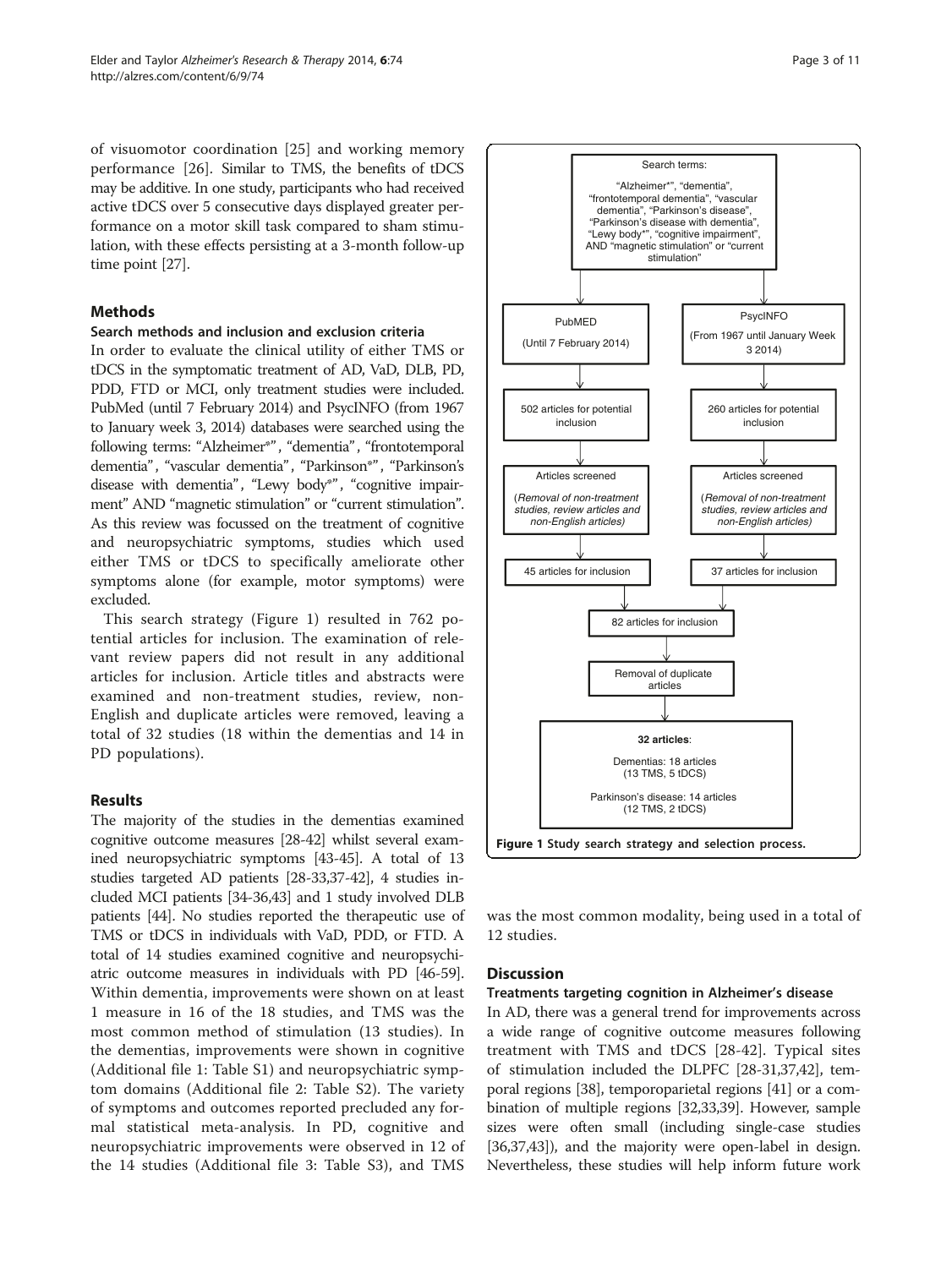because several concepts, which are likely to impact upon the utility and effectiveness of non-invasive stimulation, were apparent:

- 1. The frequency of stimulation is an important factor in the field of neurostimulation in general and is therefore very likely to influence any potential cognitive improvements that might occur in dementia. In one study, Mini Mental State Examination (MMSE), Instrumental Activities of Daily Living Scale (IADL) and Geriatric Depression Scale (GDS) scores were shown to improve in patients with AD following high-frequency rTMS, but not following low-frequency or sham stimulation [[28](#page-8-0)].
- 2. The benefits of TMS or tDCS may also be highly task-specific, as, for example, AD patients showed improvements within an action-naming task compared to sham TMS, but not within an object-naming task [\[29\]](#page-8-0). Boggio and colleagues showed that active tDCS resulted in improvements in visual recognition memory, but not in selective attention or working memory performance [\[39](#page-8-0)]. Similarly, in another study, improved visual recognition performance was shown compared to sham tDCS; however, cognitive (MMSE & Alzheimer's Disease Assessment Scale - cognitive subscale (ADAS-Cog)) and visual attention measures were unaffected [[38\]](#page-8-0).
- 3. There was some evidence to suggest that the beneficial effects of TMS could be sustained in AD, with one study reporting that auditory sentence comprehension improvements were observed two weeks after stimulation, although this benefit was not sustained across various other cognitive measures, including MMSE scores [\[31](#page-8-0)]. Preliminary findings in another study in AD with tDCS have shown that 4 weeks of active stimulation led to MMSE, action-naming task and noun-naming task improvements at a 12-week follow-up time point, although the stimulation parameters were not reported in this study, making replication challenging [[40](#page-8-0)].
- 4. Dementia severity may affect the TMS response, as whilst poststimulation action-naming and object-naming improvements have been reported in patients with moderate to severe AD compared to sham stimulation, only action-naming improvements have been observed in patients with mild AD [\[30\]](#page-8-0). In contrast, in another study with a crossover design in patients with MCI, the effects of TMS upon a range of neuropsychological tests, including executive function, attention, working memory, psychomotor speed and visuomotor coordination, were negligible [[35](#page-8-0)], thus making it difficult to conclude whether the level of cognitive impairment (or lack

thereof) is important for TMS response or nonresponse.

- 5. The location of stimulation is likely to have a major influence upon the therapeutic efficacy of TMS or tDCS. For example, low-frequency rTMS delivered to the right DLPFC resulted in improvements in non-verbal recognition task performance in MCI patients, compared to left DLPFC or sham stimulation [\[34\]](#page-8-0). For tDCS, current polarity is likely to be an important factor for treatment efficacy; one study reported that whilst word recognition improvements in an AD cohort were shown after bilateral anodal stimulation, no improvements were observed following sham stimulation and performance worsened following cathodal stimulation, with visual attention unaffected [\[41\]](#page-8-0).
- 6. Other studies have combined TMS with cognitive training. This has a neurobiological basis, as rTMS has been suggested to influence learning in a neuroplastic fashion, with consequent changes to synaptic function [[12](#page-8-0)]. In patients with AD, Bentwich and colleagues trialled cognitive tasks, whose operation was 'localised' to specific brain regions (Broca's area, Wernicke's area, left and right DLPFC and left and right parietal somatosensory association cortex), including syntax, grammar, action-naming and spatial memory tasks, with the difficulty adjusted on the basis of patient performance [[32](#page-8-0)]. These brain regions were targeted using rTMS whilst the cognitive tasks were performed. Poststimulation improvements were shown in the primary outcome measure (ADAS-Cog), but not on the secondary outcome measure (MMSE). However, that study was hampered by the small sample size  $(n = 8)$ , the lack of a placebo condition and the inability to separate the effects of TMS from the effects of cognitive training. In a similar study, Rabey et al. assessed the effects of combined rTMS and cognitive training on ADAS-Cog scores (primary measure) in patients with AD [\[33\]](#page-8-0), but included a placebo rTMS and cognitive training group. Compared to the placebo condition, positive results were observed at two follow-up time points (6 weeks and approximately 4 months). However, similar to the study conducted by Bentwich and colleagues, it is unclear whether rTMS or cognitive training alone resulted in the beneficial effects, or whether the effects were combined.

Overall, it is evident that there is a great deal of methodological heterogeneity in the use of non-invasive brain stimulation in these studies. In order to advance the use of both techniques, the replication of studies is necessary.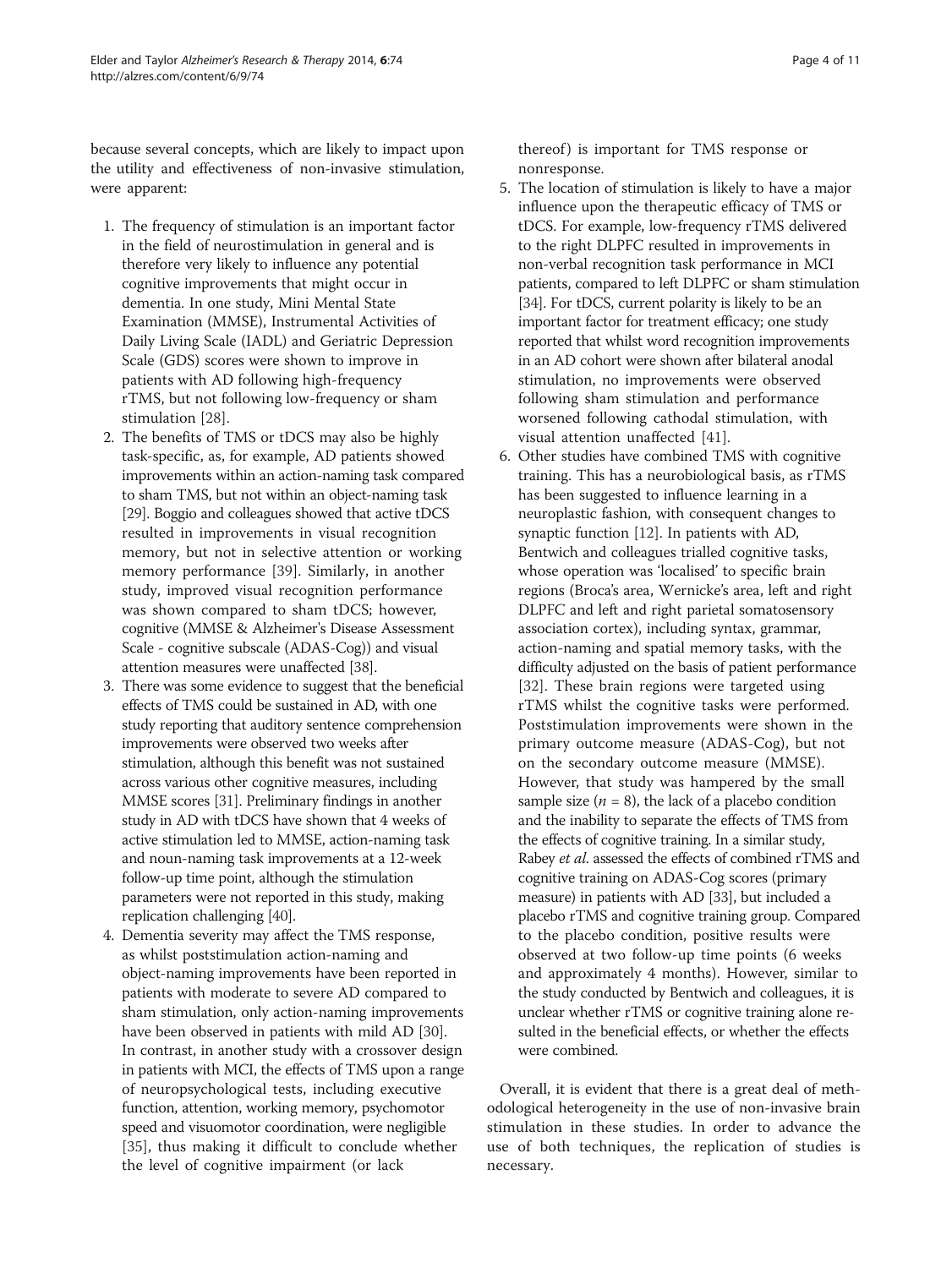# Treatments targeting cognition in other dementias and mild cognitive impairment

We found no studies in which researchers examined the cognitive benefits of either TMS or tDCS in VaD, DLB, PDD or FTD. Four studies have examined the effects of TMS upon individuals with MCI, although, we found no studies using tDCS in this group. One cross-over study showed that TMS resulted in only negligible effects upon a range of neuropsychological tests in patients with MCI ( $n = 7$ ) [\[35](#page-8-0)] and a further study showed that TMS resulted in an improvement in non-verbal recognition memory [[34\]](#page-8-0). A singlecase study suggested that TMS resulted in improvements to a range of measures, including associative memory [[36](#page-8-0)].

# Treatments targeting cognition and neuropsychiatric symptoms in Parkinson's disease

The majority of studies conducted in individuals with PD employed TMS (12 of the 14 studies; Additional file [3](#page-7-0): Table S3) and improvements were observed in 12 of the studies. As in the dementias, a great deal of methodological heterogeneity was apparent; however, the overall results suggest that TMS might benefit depressive symptoms in patients with PD and that the positive effects may persist at follow-up time periods of up to 8 weeks in some cases [[47](#page-9-0),[48](#page-9-0),[50](#page-9-0)-[52,54,56,57\]](#page-9-0). Nevertheless, the ability to directly translate these positive findings to dementia patient groups might be limited, as the investigators in these studies did not knowingly include, or report findings on, PD patients with cognitive impairment. As was the case in studies conducted in other populations, an obvious limitation is the open-label nature of several studies [[51](#page-9-0),[52,56\]](#page-9-0). In all cases, adequately powered, placebo-controlled studies are necessary to confirm these promising results.

Several trials incorporated treatment and placebo combinations of anti-depressant medication and TMS, generally showing comparable improvements in mood to those observed using anti-depressant medication with sham TMS [\[48,50,53](#page-9-0)]. However, due to the lack of a combined active TMS and anti-depressant group, it has not been possible to examine whether or not these effects are additive.

The effects of TMS upon cognition are less clear, as improvements in a range of secondary outcome measures have been reported in individuals with PD, including neuropsychological tests [[48](#page-9-0),[55](#page-9-0),[57](#page-9-0)] and MMSE scores [[50\]](#page-9-0), although these findings are not consistent across all studies [\[58](#page-9-0)]. However, the effects of TMS might be location-specific, since in one crossover study Tower of London task improvements were observed after rTMS was delivered to the right DLPFC, and not the left DLPFC [\[59](#page-9-0)].

Only two studies to date have employed tDCS within PD [\[46,49\]](#page-9-0); one of which observed that 2 mA of anodal stimulation applied to the prefrontal cortices did not improve depression, quality of life, or measures within a reaction time task [\[46\]](#page-9-0). However, Boggio and colleagues observed that 2 mA, but not 1 mA, of anodal stimulation applied to the left DLPFC resulted in improved accuracy on a working memory task [\[49\]](#page-9-0), suggesting that the current density might be an important factor in maximising the efficacy of techniques. Benninger et al. [[46](#page-9-0)] did not observe any effects of stimulation upon measures of depression or quality of life, or within a reaction time task. However, in this randomised, double-blind, sham-controlled study the aim was to examine whether tDCS benefitted motor symptoms, and there were no differences shown between active and sham stimulation. It is possible that the lack of studies which have used tDCS within PD or PDD for cognitive symptoms is due to the preoccupation of its effect (or absence thereof) upon motor symptoms [[60](#page-9-0)]; nevertheless, the use of tDCS in order to examine any non-motor benefits should be encouraged.

# Treatment targeting neuropsychiatric symptoms in dementia

Very few studies have specifically examined the effects of TMS or tDCS upon neuropsychiatric symptoms in dementia, either as a primary or a secondary outcome measure. The limited published data has primarily reported on TMS and its use as a treatment of depression; for example, TMS has been reported to reduce depressive symptoms in suspected or probable DLB patients with treatment-resistant depression [\[44](#page-9-0)]. However, a major limitation of this particular study was the lack of a placebo group and the small sample size  $(n = 6)$  [[44](#page-9-0)]. Another small study reported improvements in depressive symptoms in AD patients, although this was not a primary outcome measure [\[28\]](#page-8-0). Perhaps the most rigorous study examining the use of non-invasive stimulation in the treatment of neuropsychiatric symptoms was a double-blind, sham-controlled study which found that tDCS was not an effective method in the treatment of apathy within AD, with no benefit shown upon secondary outcomes including depression, cognition or other neuropsychiatric symptoms [\[45](#page-9-0)].

Whilst there is a substantive evidence base for the use of TMS in the treatment of psychosis in schizophrenia [[61](#page-9-0)], we did not find any studies where TMS or tDCS was used to treat psychosis in dementia. Notably, a single-case study conducted in an MCI patient reported a reduction in the frequency of auditory verbal hallucinations following TMS, which was accompanied by a reduction in threatening content during the hallucinations and in associated distress [\[43](#page-9-0)].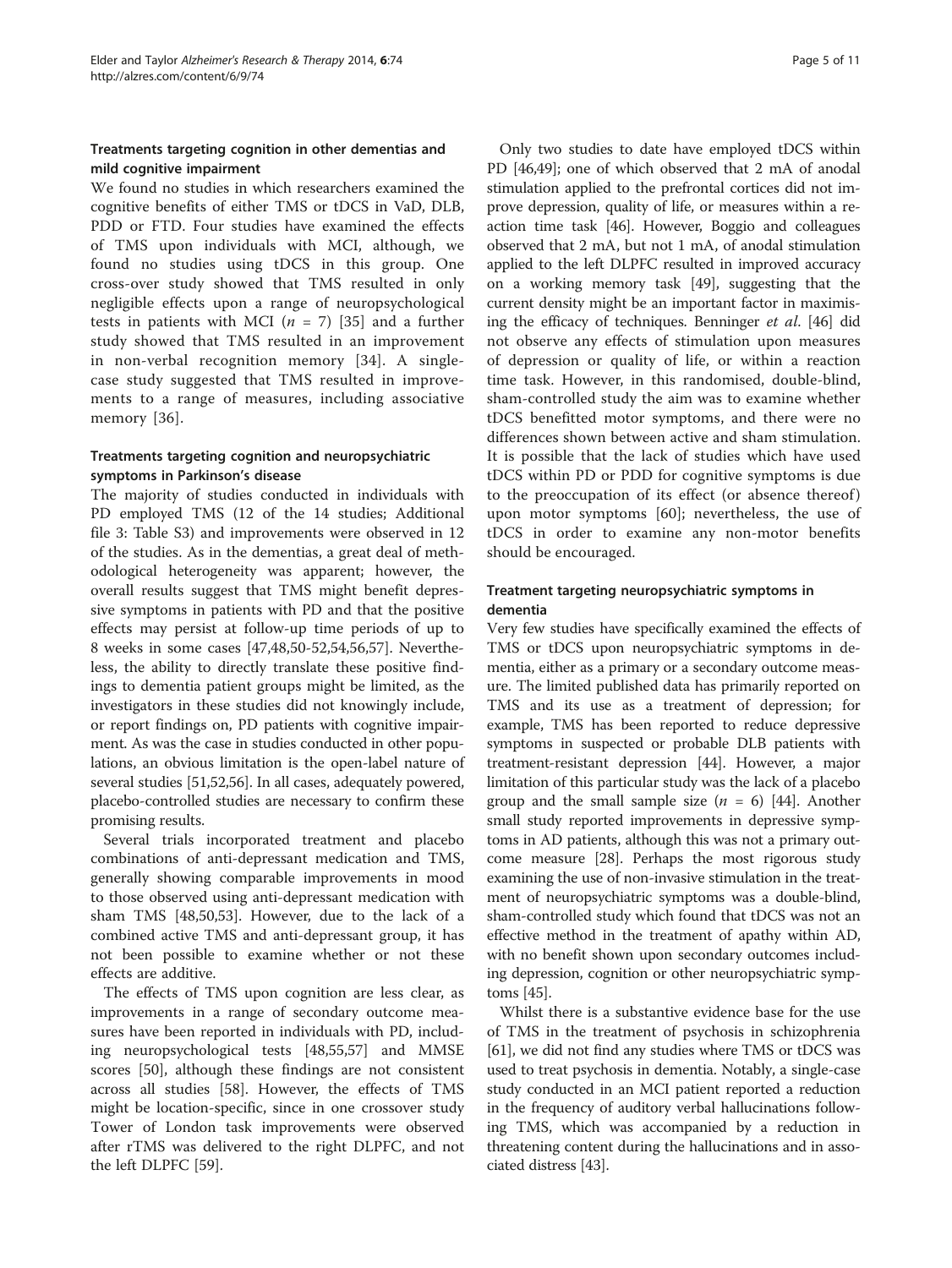# Challenges of using transcranial magnetic stimulation and transcranial direct current stimulation in dementia

Overall, there is a clear dearth of high-quality and adequately-powered trial data regarding the use of TMS and tDCS in the treatment of cognitive and neuropsychiatric symptoms in dementia, although the findings for both stimulation modalities are generally suggestive of a potential therapeutic benefit. The lack of robust data may reflect the relative novelty of these approaches and their use in dementia, and also the practical difficulties of performing intervention studies in these patient groups.

Additionally, as is typical for new modalities of treatment, and due to the partial neurobiological understanding of how both methods modulate cognitive and neuropsychiatric symptoms, a significant number of challenges remain for the optimisation of the therapeutic benefits:

- 1. Dementia patients are frequently on a range of psychotropic medications, and it is well-established that firstly, a wide array of drugs can interact with the effects of TMS, and secondly, TMS can itself affect neurotransmitters and neuromodulators [\[62\]](#page-9-0). Thus, psychotropic medication use, in conjunction with non-invasive stimulation, might potentially lead to unexpected effects, by either enhancing or suppressing any treatment benefits arising from TMS or tDCS. For example, in the case of tDCS, administration of the N-methyl-D-aspartate (NMDA) receptor antagonist dextromethorphan has been shown to suppress the effects of anodal and cathodal tDCS [\[63](#page-9-0)], which may have implications for the concurrent use of memantine, an NMDA receptor antagonist which is used as a symptomatic treatment in dementia [[64](#page-9-0)]. Examples of other psychotropic drugs which are sometimes prescribed for dementia and could potentially interact with tDCS include carbamazepine, citalopram, amphetamine, levodopa and lorazepam, amongst others [[20](#page-8-0)[,63\]](#page-9-0).
- 2. From a stimulation perspective, the treatment response in patients with dementia could also be affected by changes in brain morphology. Structural brain lesions can affect the tDCS current flow [\[20\]](#page-8-0), and TMS is highly dependent upon the distance between scalp and cortical surface [\[65\]](#page-9-0). Grey matter atrophy can alter the effect of TMS, as the cortical current density is dependent upon the degree of atrophy [\[66](#page-9-0)]. This is particularly relevant to dementia populations, since extensive atrophy, particularly in AD [[67,68\]](#page-9-0), might also affect the treatment response. There are techniques which can potentially overcome this difficulty, including, for example, calibrating the distance of the TMS coil to each individual patient in accordance with the

degree of atrophy [\[69\]](#page-9-0). In the case of tDCS, computational techniques can potentially model the current flow within atrophied brains and thereby assist in the optimisation of electrode montages, or electrode design, within the dementias [[70](#page-9-0),[71](#page-9-0)]. It is also possible that these techniques could ultimately be used to model the response to stimulation [\[70\]](#page-9-0) at an individual patient level; therefore, the clinical utility of such techniques should be examined.

- 3. Furthermore, the effects of stimulation, and specifically the TMS current flow, may also be affected by other factors, including the distribution of cerebrospinal fluid (CSF), which has an amplifying effect due to the increased CSF conductivity compared to other brain tissue [[72](#page-9-0)]. Therefore, ventricular enlargement, which is a common feature in neurodegenerative diseases, could be influential in determining the stimulation intensity needed to obtain a treatment effect.
- 4. A further challenge is that treatment studies must clearly define the specific symptom targeted by TMS or tDCS, which is likely to depend on the population. For example, individuals with AD are likely to present with primarily amnestic deficits (particularly in the early stages) whereas other dementias such as DLB or PDD may display various symptoms including cognitive fluctuations, and attentional or visuoperceptual dysfunction [[73](#page-9-0)]. Moreover, where a target symptom has been clearly defined, an appropriate clinical measure for assessing the treatment response to TMS/tDCS is needed. This can be particularly difficult for neuropsychiatric symptoms where scales of individualised symptoms often lack good reliability and validity and are not sensitive to the symptom change over time [\[74\]](#page-9-0).
- 5. Determining the most appropriate location for TMS or tDCS will complicate any trial design, although aetiological models of a particular symptom may aid the choice of location. For example, such models have implicated the underactivity of DLPFC in depression [\[75\]](#page-9-0), and thus non-invasive stimulation over this area may be the most appropriate location for treating depression. Nevertheless, the effects of TMS and tDCS may not be limited to one particular area and are likely to modulate activity in other regions [\[76,77](#page-9-0)]. Therefore, models suggesting localised cortical effects under the TMS coil or tDCS electrodes are potentially over-simplistic and more research is needed to understand the overall network effects of stimulation.
- 6. Perhaps one of the greatest challenges lies in the wide range of TMS and tDCS stimulation parameters which could be (and indeed have been) applied in dementia populations (Additional file [1:](#page-7-0)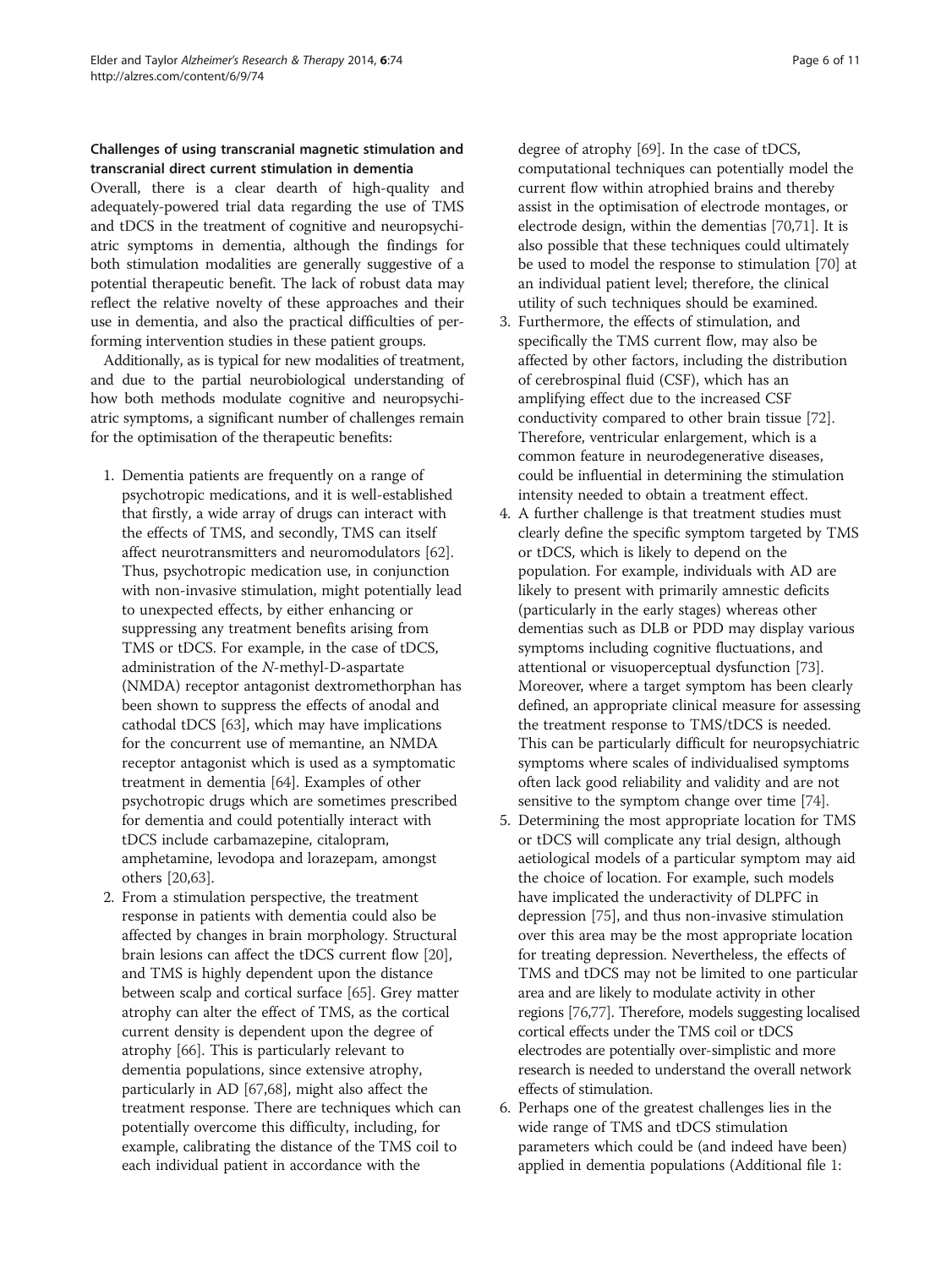Table S1 and Additional file [2](#page-7-0): Table S2). Thus, further work is needed to determine the optimal stimulation parameters for treatment. This includes the current density (in the case of tDCS) and the stimulation frequency, the number of treatment sessions and how often they occur, as well as the duration, and the interval between stimulation sessions, since these factors are likely to significantly impact upon stimulation efficacy. In particular, maximising the after-effects will be particularly important if non-invasive treatments are to be clinically viable in dementia populations, and help minimise the number of treatment sessions needed to obtain meaningful symptom improvements. For example, in the case of TMS, the use of TBS protocols might maximise any after-effects [[12,13\]](#page-8-0), although the utility and safety of this approach in dementia populations has yet to be elucidated.

Overall, these factors prevent definitive conclusions being made about the underlying true efficacy of noninvasive stimulation in the treatment of dementia symptoms, with possible false negatives arising as a consequence of small sample sizes and suboptimal stimulation. Conversely, as the majority of reported studies are openlabel or uncontrolled in their design, reports will be inevitably biased towards positive outcomes; therefore, caution needs to be exercised in reaching definitive conclusions about efficacy. Negative results have been reported in the use of tDCS [\[78](#page-9-0)]. Importantly, in order to avoid potential positive publication biases, and advance the clinical utility of both techniques, it is strongly recommended that researchers fully report all trial results, including negative findings. This approach will undoubtedly help to define the most appropriate stimulation parameters needed to obtain a given cognitive effect.

There are a variety of ways in which the challenges outlined above may be overcome. Trials in healthy individuals, or in those with mild disease, may allow finessing of stimulation parameters and establish the tolerability of protocols. It should be recognised that there may be a direct interaction between pathology and the subsequent treatment response, which may make the response more or less likely in milder disease [[30\]](#page-8-0). Therefore, normative studies, in conjunction with either singlecase or small open-label patient studies, would be helpful in establishing treatment parameters and elucidating the potential efficacy of TMS and tDCS. Positive outcomes in these studies might then inform larger trials with double-blind, placebo-controlled designs which can lend themselves to meta-analytic approaches. Issues with adequate blinding and the lack of good placebos have bedeviled therapeutic trials with TMS [\[79\]](#page-9-0). In this respect, tDCS may offer an advantage over TMS, as double-blind placebo designs are much more robust using tDCS [[80\]](#page-9-0). That said, there are difficulties in conducting double-blind studies using both tDCS and TMS, although possible solutions exist (such as increasing the rampingup time within tDCS studies) [\[81\]](#page-9-0).

The efficacy of treatment might also be maximised through methods of stratification, where patients are selected on the basis of, for example, neuropsychological performance, genetics or physiological markers. Various studies have adopted this approach. Where probable AD patients were stratified on the basis of MMSE performance, mild patients showed improved post-rTMS action-naming task performance, whilst moderate-tosevere patients showed improved action-naming and object-naming task performance [30]. Similarly, post-rTMS improvements in depression and cognition have been shown in mild-to-moderate, but not severe, AD patients [\[28\]](#page-8-0).

From a genetic perspective, Brunoni and colleagues demonstrated that the 5-HTTLPR serotonin transporter polymorphism predicted the treatment response to tDCS treatment for depression, where long/long homozygotes displayed a larger improvement compared to short allele carriers, in a dose–response manner [\[82](#page-9-0)]. This is also relevant to TMS, as plasticity has been shown to be affected by the brain-derived neurotrophic factor (BDNF) Val66- Met genotype [\[12\]](#page-8-0). Obvious polymorphic targets in dementia could include apolipoprotein E (APOE) and microtubule-associated protein τ (MAPT), given their known association with AD and α-synuclein related disorders [\[83\]](#page-9-0). Specifically in PD, dysexecutive impairments and activity in frontoparietal executive networks may depend on functional polymorphisms in the dopamine regulating the catechol-O-methyltransferase (COMT) enzyme [[84\]](#page-10-0). Hypothetically, stratification on the basis of the COMT allelic expression in these patients and those with PDD might determine treatment responsivity. Finally, physiological predictors or biomarkers could be considered; in an rTMS study, the cerebral blood flow of patients with treatment-resistant major depressive disorder was assessed pre-treatment and post-treatment [[85](#page-10-0)]. Individuals who showed a response to treatment showed greater baseline levels of resting state blood flow at the rTMS site compared to individuals who did not respond to treatment.

Other methodological factors might increase stimulation efficacy. Techniques to aid TMS coil placement may improve the treatment response, such as stereotactic systems which can enable specific regions to be targeted on the basis of an individual patient's structural magnetic resonance imaging (MRI) scan. The use of MRI may therefore reduce the number of patients required, optimise stimulation intensities needed to overcome potential changes in brain morphology, and increase effect sizes in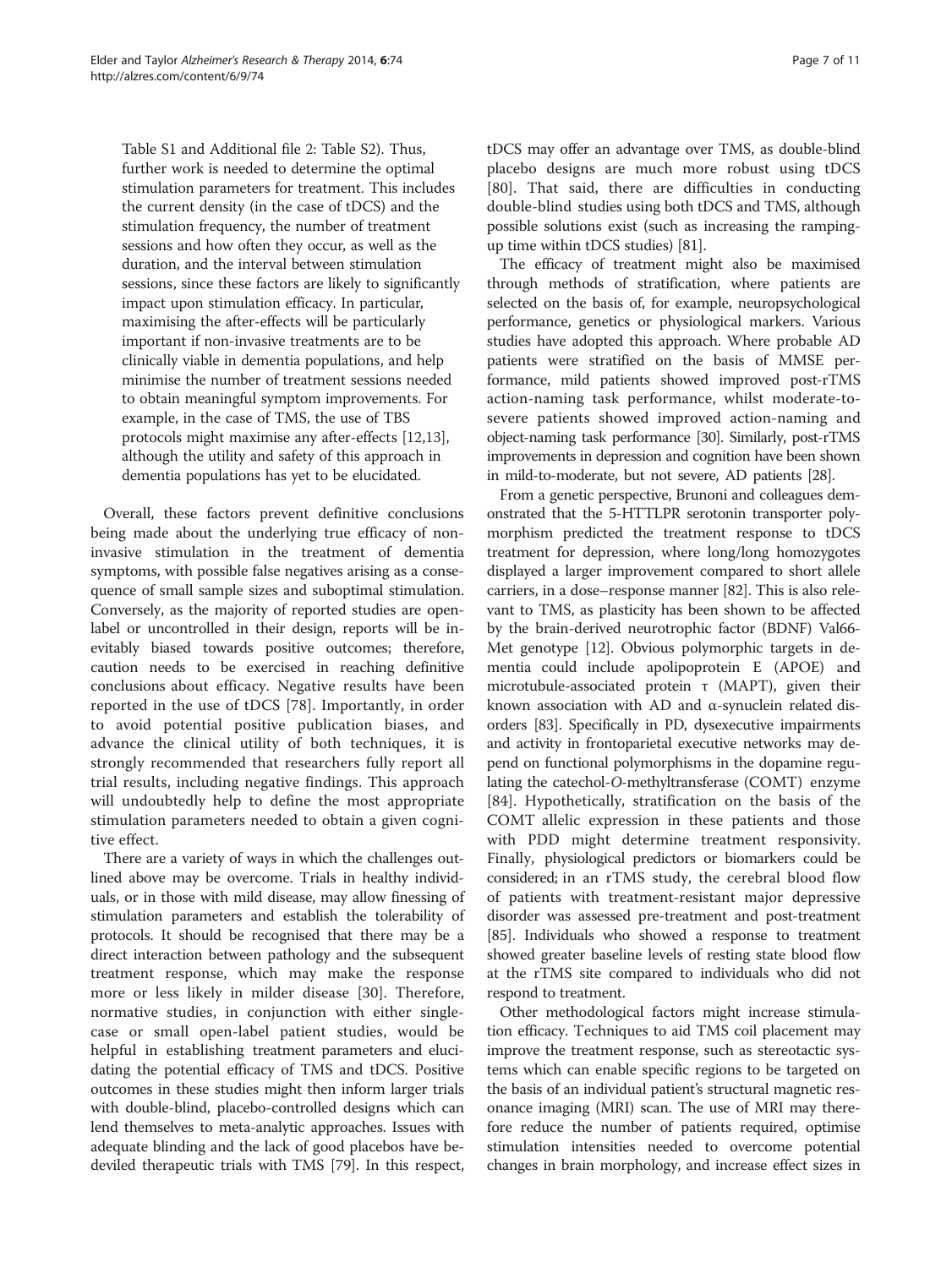<span id="page-7-0"></span>a TMS study, owing to the increased spatial accuracy offered by this individually-targeted approach to stimulation [[8\]](#page-8-0). In the case of tDCS, the size and shape of the electrode may affect the treatment response by altering the focality of the current [[19](#page-8-0)]. Most tDCS studies use two rectangular electrodes for stimulation. However, methods such as high-definition tDCS, where four cathode electrodes are positioned around an anodal electrode, may allow for better regional targeting [\[71\]](#page-9-0). The therapeutic effects of alternating polarity during repeated stimulation sessions of tDCS, where, for instance, anodal stimulation could be applied before cathodal stimulation, are yet to be explored, but as polarity-dependent effects have been observed within tDCS [[19](#page-8-0)], this approach may be worthy of further investigation.

The relative advantages and disadvantages of both techniques should be taken into consideration. However, TMS and tDCS cannot be directly compared due to the differences in their mechanisms of action. Both techniques cause different physiological effects, as TMS can directly elicit action potentials, which is not the case with tDCS [\[76](#page-9-0)[,86](#page-10-0)]. Furthermore, TMS can also affect areas which are distant, yet functionally connected, to the stimulated region [\[87](#page-10-0)]. Importantly, as a technique, tDCS is a neuromodulator rather than a method of extrinsic stimulation, and is therefore dependent on the pre-existing neural state. This may have implications in the dementias, where intrinsic neural states are potentially different from healthy brains; therefore the translation of tDCS effects from healthy controls to patient populations should be done with caution.

A further advantage of TMS is that the manipulation of timing parameters can result in varied cortical effects [[10-13](#page-8-0)], which could potentially be used to maximise treatment efficacy. However, TMS is a more expensive method than tDCS, needs a degree of technical expertise to deliver and the magnetic coil is required to be held still during stimulation, which may be challenging in cognitively-impaired and often physically frail patient groups. The use of coil holding rigs and/or robotic arm systems may help to overcome this issue [[88\]](#page-10-0). Currently, an advantage of TMS over tDCS is the greater focality of stimulation [\[80\]](#page-9-0).

In contrast, there are advantages in the use of tDCS, as tDCS stimulators are typically inexpensive, batteryoperated and extremely portable. Compared to TMS, tDCS might also have safety advantages, since no serious adverse effects have been reported as a result of this technique [\[19](#page-8-0)]. Moreover, since the placement of tDCS electrodes follows the standard International 10–20 system [\[89\]](#page-10-0), it is feasible to train non-specialists and/or carers to cheaply administer tDCS to patients either within a home or clinical environment. However, as more studies are conducted within dementia, it is likely that the choice of technique will ultimately depend upon the level of efficacy in treating specific symptoms.

#### Conclusions

TMS and tDCS may have potential as interventions for the treatment of symptoms associated with dementia. However, there are very limited available data in the use of these approaches in the symptomatic treatment of the dementias, the majority of trials contained inadequate control arms, and no data has been reported in several major dementia groups (e.g. VaD, PDD, and FTD). Even in studies with positive outcomes, effect sizes have been small and the clinical significance of these remains to be established. Major challenges exist in terms of appropriate patient selection and optimisation of the stimulation parameters to obtain an efficacious response. However, if these issues can be surmounted, non-invasive stimulation might provide a novel and alternative therapeutic paradigm for symptom management in dementia.

# Additional files

[Additional file 1: Table S1.](http://alzres.com/content/supplementary/s13195-014-0074-1-s1.docx) Noninvasive stimulation studies targeting cognition in dementia.

[Additional file 2: Table S2.](http://alzres.com/content/supplementary/s13195-014-0074-1-s2.docx) Noninvasive stimulation studies targeting neuropsychiatric symptoms in dementia.

[Additional file 3: Table S3.](http://alzres.com/content/supplementary/s13195-014-0074-1-s3.docx) Noninvasive stimulation studies targeting neuropsychiatric symptoms in Parkinson's disease.

#### Abbreviations

AD: Alzheimer's disease; ADAS-Cog: Alzheimer's Disease Assessment Scale–Cognitive; APOE: Apolipoprotein E; BDNF: Brain-derived neurotrophic factor; COMT: Catechol-O-methyltransferase; CSF: Cerebrospinal fluid; DLB: Dementia with Lewy bodies; DLPFC: Dorsolateral prefrontal cortex; FTD: Frontotemporal dementia; IADL: Instrumental Activities of Daily Living Scale; MAPT: Microtubule-associated protein tau; MEP: Motor-evoked potential; MCI: Mild cognitive impairment; MMSE: Mini Mental State Examination; MRI: Magnetic resonance imaging; NMDA: N-methyl-D-aspartate; PD: Parkinson's disease; PDD: Parkinson's disease with dementia; rTMS: Repetitive transcranial magnetic stimulation; TBS: theta-burst stimulation; tDCS: Transcranial direct current stimulation; TMS: Transcranial magnetic stimulation; VaD: Vascular dementia.

#### Competing interests

The authors declare that they have no competing interests.

#### Authors' contributions

GJE and JPT conceived the review, and drafted and edited the manuscript. GJE conducted the literature searches. GJE and JPT read and approved the final manuscript.

#### Acknowledgements

The research was supported by the National Institute of Health Research (NIHR) Newcastle Biomedical Research Unit based at Newcastle Upon Tyne Hospitals NHS Foundation Trust and Newcastle University. The views expressed are those of the authors and not necessarily those of the NHS, the NIHR or the Department of Health.

Received: 22 May 2014 Accepted: 9 October 2014 Published online: 10 November 2014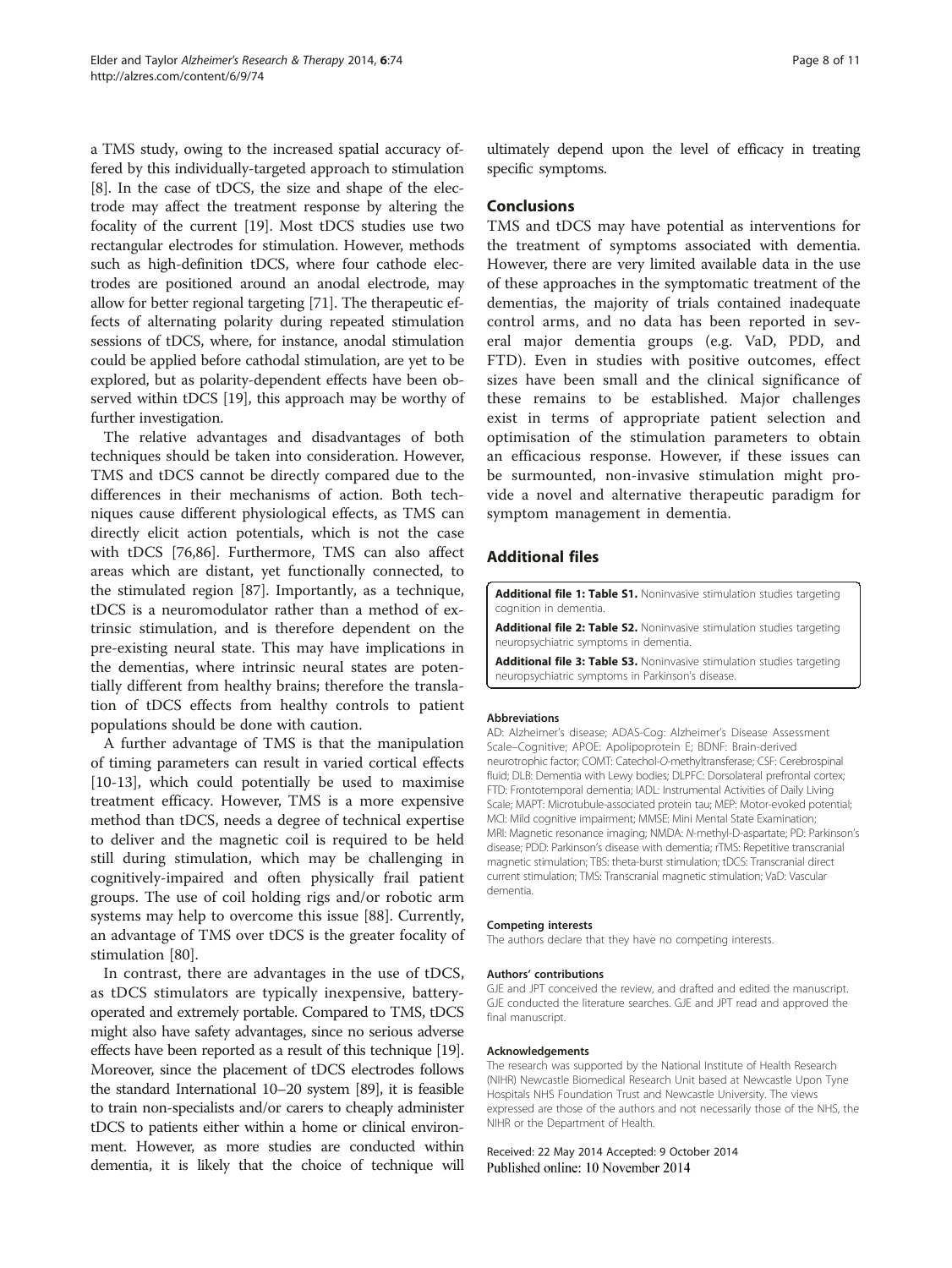- <span id="page-8-0"></span>Wimo A, Winblad B, Jönsson L: The worldwide societal costs of dementia: estimates for 2009. Alzheimers Dement 2010, 6:98–103.
- Wancata J, Musalek M, Alexandrowicz R, Krautgartner M: Number of dementia sufferers in Europe between the years 2000 and 2050. Eur Psychiatry 2003, 18:306–313.
- 3. Fischer P, Jungwirth S, Zehetmayer S, Weissgram S, Hoenigschnabl S, Gelpi E, Krampla W, Tragl KH: Conversion from subtypes of mild cognitive impairment to Alzheimer dementia. Neurology 2007, 68:288–291.
- 4. Hely MA, Reid WGJ, Adena MA, Halliday GM, Morris JGL: The Sydney multicenter study of Parkinson's disease: the inevitability of dementia at 20 years. Mov Disord 2008, 23:837–844.
- Yarnall AJ, Breen DP, Duncan GW, Khoo TK, Coleman SY, Firbank MJ, Nombela C, Winder-Rhodes S, Evans JR, Rowe JB, Mollenhauer B, Kruse N, Hudson G, Chinnery PF, O'Brien JT, Robbins TW, Wesnes K, Brooks DJ, Barker RA, Burn DJ, on behalf of the ICICLE-PD Study Group: Characterizing mild cognitive impairment in incident Parkinson disease: the ICICLE-PD Study. Neurology 2014, 82:308–316.
- 6. Hallett M: Transcranial magnetic stimulation: a primer. Neuron 2007, 55:187–199.
- 7. Rossi S, Hallett M, Rossini PM, Pascual-Leone A, the Safety of TMS Consensus Group: Safety, ethical considerations, and application guidelines for the use of transcranial magnetic stimulation in clinical practice and research. Clin Neurophysiol 2009, 120:2008–2039.
- 8. Sandrini M, Umiltà C, Rusconi E: The use of transcranial magnetic stimulation in cognitive neuroscience: a new synthesis of methodological issues. Neurosci Biobehav Rev 2011, 35:516–536.
- 9. Kobayashi M, Pascual-Leone A: Transcranial magnetic stimulation in neurology. Lancet Neurol 2003, 2:145–156.
- 10. Caparelli E, Backus W, Telang F, Wang G, Maloney T, Goldstein R, Henn F: Is 1 Hz rTMS always inhibitory in healthy individuals? Open Neuroimag J 2012, 6:69–74.
- 11. Huang YZ, Edwards MJ, Rounis E, Bhatia KP, Rothwell JC: Theta burst stimulation of the human motor cortex. Neuron 2005, 45:201–206.
- 12. Hoogendam JM, Ramakers GMJ, Di Lazzaro V: Physiology of repetitive transcranial magnetic stimulation of the human brain. Brain Stimul 2010, 3:95–118.
- 13. Luber B, Lisanby SH: Enhancement of human cognitive performance using transcranial magnetic stimulation (TMS). Neuroimage 2014, 85:961–970.
- 14. Khedr EM, Rothwell JC, Shawky OA, Ahmed MA, Hamdy A: Effect of daily repetitive transcranial magnetic stimulation on motor performance in Parkinson's disease. Mov Disord 2006, 21:2201-2205.
- 15. Solé-Padullés C, Bartrés-Faz D, Junqué C, Clemente IC, Molinuevo JL, Bargalló N, Sánchez-Aldeguer J, Bosch B, Falcón C, Valls-Solé J: Repetitive transcranial magnetic stimulation effects on brain function and cognition among elders with memory dysfunction: a randomized sham-controlled study. Cereb Cortex 2006, 16:1487–1493.
- 16. Hizli Sayar G, Ozten E, Tan O, Tarhan N: Transcranial magnetic stimulation for treating depression in elderly patients. Neuropsychiatr Dis Treat 2013, 9:501–504.
- 17. Schutter DJLG: Antidepressant efficacy of high-frequency transcranial magnetic stimulation over the left dorsolateral prefrontal cortex in double-blind sham-controlled designs: a meta-analysis. Psychol Med 2009, 39:65–75.
- 18. O'Reardon JP, Solvason HB, Janicak PG, Sampson S, Isenberg KE, Nahas Z, McDonald WM, Avery D, Fitzgerald PB, Loo C, Demitrack MA, George MS, Sackeim HA: Efficacy and safety of transcranial magnetic stimulation in the acute treatment of major depression: a multisite randomized controlled trial. Biol Psychiatry 2007, 62:1208–1216.
- 19. Stagg CJ, Nitsche MA: Physiological basis of transcranial direct current stimulation. Neuroscientist 2011, 17:37–53.
- 20. Brunoni AR, Nitsche MA, Bolognini N, Bikson M, Wagner T, Merabet L, Edwards DJ, Valero-Cabre A, Rotenberg A, Pascual-Leone A, Ferrucci R, Priori A, Boggio PS, Fregni F: Clinical research with transcranial direct current stimulation (tDCS): challenges and future directions. Brain Stimul 2012, 5:175–195.
- 21. Creutzfeldt OD, Fromm GH, Kapp H: Influence of transcortical d-c currents on cortical neuronal activity. Exp Neurol 1962, 5:436–452.
- 22. Purpura DP, McMurtry JG: Intracellular activities and evoked potential changes during polarization of motor cortex. J Neurophysiol 1965, 28:166–185.
- 23. Jacobson L, Koslowsky M, Lavidor M: tDCS polarity effects in motor and cognitive domains: a meta-analytical review. Exp Brain Res 2012, 216:1–10.
- 24. Loo CK, Alonzo A, Martin D, Mitchell PB, Galvez V, Sachdev P: Transcranial direct current stimulation for depression: 3-week, randomised, sham-controlled trial. Br J Psychiatry 2012, 200:52-59.
- 25. Antal A, Nitsche MA, Kruse W, Kincses TZ, Hoffmann K-P, Paulus W: Direct current stimulation over V5 enhances visuomotor coordination by improving motion perception in humans. J Cogn Neurosci 2004, 16:521-527.
- 26. Zaehle T, Sandmann P, Thorne J, Jäncke L, Herrmann C: Transcranial direct current stimulation of the prefrontal cortex modulates working memory performance: combined behavioural and electrophysiological evidence. BMC Neurosci 2011, 12:2.
- 27. Reis J, Schambra HM, Cohen LG, Buch ER, Fritsch B, Zarahn E, Celnik PA, Krakauer JW: Noninvasive cortical stimulation enhances motor skill acquisition over multiple days through an effect on consolidation. Proc Natl Acad Sci U S A 2009, 106:1590–1595.
- 28. Ahmed MA, Darwish ES, Khedr EM, El Serogy YM, Ali AM: Effects of low versus high frequencies of repetitive transcranial magnetic stimulation on cognitive function and cortical excitability in Alzheimer's dementia. J Neurol 2012, 259:83–92.
- 29. Cotelli M, Manenti R, Cappa SF, Geroldi C, Zanetti O, Rossini PM, Miniussi C: Effect of transcranial magnetic stimulation on action naming in patients with Alzheimer disease. Arch Neurol 2006, 63:1602–1604.
- 30. Cotelli M, Manenti R, Cappa SF, Zanetti O, Miniussi C: Transcranial magnetic stimulation improves naming in Alzheimer disease patients at different stages of cognitive decline. Eur J Neurol 2008, 15:1286–1292.
- 31. Cotelli M, Calabria M, Manenti R, Rosini S, Zanetti O, Cappa SF, Miniussi C: Improved language performance in Alzheimer disease following brain stimulation. J Neurol Neurosurg Psychiatry 2011, 82:794-797
- 32. Bentwich J, Dobronevsky E, Aichenbaum S, Shorer R, Peretz R, Khaigrekht M, Marton RG, Rabey JM: Beneficial effect of repetitive transcranial magnetic stimulation combined with cognitive training for the treatment of Alzheimer's disease: a proof of concept study. J Neural Transm 2011, 118:463–471.
- 33. Rabey JM, Dobronevsky E, Aichenbaum S, Gonen O, Marton RG, Khaigrekht M: Repetitive transcranial magnetic stimulation combined with cognitive training is a safe and effective modality for the treatment of Alzheimer's disease: a randomized, double-blind study. J Neural Transm 2013, 120:813–819.
- 34. Turriziani P, Smirni D, Zappalà G, Mangano GR, Oliveri M, Cipolotti L: Enhancing memory performance with rTMS in healthy subjects and individuals with mild cognitive impairment: the role of the right dorsolateral prefrontal cortex. Front Hum Neurosci 2012, 6:8.
- 35. Sedlackova S, Rektorova I, Fanfrdlova Z, Rektor I: Neurocognitive effects of repetitive transcranial magnetic stimulation in patients with cerebrovascular disease without dementia. J Psychophysiol 2008, 22:14-19.
- 36. Cotelli M, Calabria M, Manenti R, Rosini S, Maioli C, Zanetti O, Miniussi C: Brain stimulation improves associative memory in an individual with amnestic mild cognitive impairment. Neurocase 2012, 18:217–223.
- Haffen E, Chopard G, Pretalli JB, Magnin E, Nicolier M, Monnin J, Galmiche J, Rumbach L, Pazart L, Sechter D, Vandel P: A case report of daily left prefrontal repetitive transcranial magnetic stimulation (rTMS) as an adjunctive treatment for Alzheimer disease. Brain Stimul 2012, 5:264–266.
- 38. Boggio PS, Ferrucci R, Mameli F, Martins D, Martins O, Vergari M, Tadini L, Scarpini E, Fregni F, Priori A: Prolonged visual memory enhancement after direct current stimulation in Alzheimer's disease. Brain Stimul 2012, 5:223–230.
- 39. Boggio PS, Khoury LP, Martins DC, Martins OE, de Macedo EC, Fregni F: Temporal cortex direct current stimulation enhances performance on a visual recognition memory task in Alzheimer disease. J Neurol Neurosurg Psychiatry 2009, 80:444–447.
- 40. Cotelli M, Manentil R, Rosini S, Brambilla M, Zanetti O, Miniussi C: Brain stimulation in Alzheimer disease. Neuropsychol Trends 2010, 8:57–60.
- 41. Ferrucci R, Mameli F, Guidi I, Mrakic-Sposta S, Vergari M, Marceglia S, Cogiamanian F, Barbieri S, Scarpini E, Priori A: Transcranial direct current stimulation improves recognition memory in Alzheimer disease. Neurology 2008, 71:493–498.
- 42. Devi G, Voss HU, Levine D, Abrassart D, Heier L, Halper J, Martin L, Lowe S: Open-label, short-term, repetitive transcranial magnetic stimulation in patients with Alzheimer's Disease with functional imaging correlates and literature review. Am J Alzheimers Dis Other Demen 2014, 29:248-255.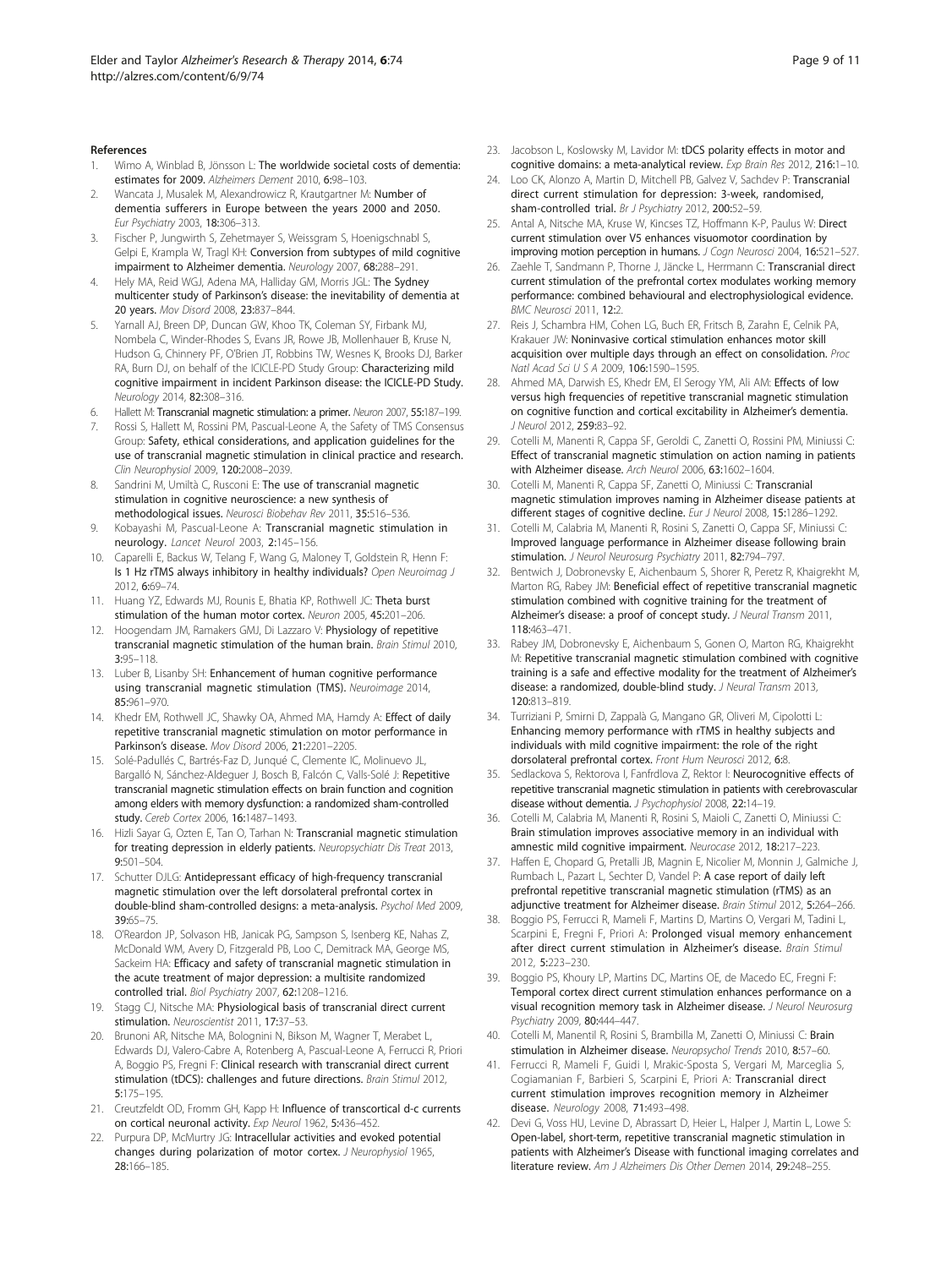- <span id="page-9-0"></span>43. Marras A, Pallanti S: Transcranial magnetic stimulation for the treatment of pharmacoresistant nondelusional auditory verbal hallucinations in dementia. Case Rep Psychiatry 2013, 2013:930304.
- 44. Takahashi S, Mizukami K, Yasuno F, Asada T: Depression associated with dementia with Lewy bodies (DLB) and the effect of somatotherapy. Psychogeriatrics 2009, 9:56–61.
- 45. Suemoto CK, Apolinario D, Nakamura-Palacios EM, Lopes L, Paraizo Leite RE, Sales MC, Nitrini R, Brucki SM, Morillo LS, Magaldi RM, Fregni F: Effects of a non-focal plasticity protocol on apathy in moderate Alzheimer's Disease: A randomized, double-blind, sham-controlled trial. Brain Stimul 2014, 7:308–313.
- 46. Benninger DH, Lomarev M, Lopez G, Wassermann EM, Li X, Considine E, Hallett M: Transcranial direct current stimulation for the treatment of Parkinson's disease. J Neurol Neurosurg Psychiatry 2010, 81:1105-1111. A published erratum appears in J Neurol Neurosurg Psychiatry 2011, 82:354.
- 47. Benninger DH, Berman BD, Houdayer E, Pal N, Luckenbaugh DA, Schneider L, Miranda S, Hallett M: Intermittent θ-burst transcranial magnetic stimulation for treatment of Parkinson disease. Neurology 2011, 76:601–609.
- 48. Boggio PS, Fregni F, Bermpohl F, Mansur CG, Rosa M, Rumi DO, Barbosa ER, Odebrecht Rosa M, Pascual-Leone A, Rigonatti SP, Marcolin MA, Araujo Silva MT: Effect of repetitive TMS and fluoxetine on cognitive function in patients with Parkinson's disease and concurrent depression. Mov Disord 2005, 20:1178–1184.
- 49. Boggio PS, Ferrucci R, Rigonatti SP, Covre P, Nitsche M, Pascual-Leone A, Fregni F: Effects of transcranial direct current stimulation on working memory in patients with Parkinson's disease. J Neurol Sci 2006, 249:31-38.
- 50. Cardoso EF, Fregni F, Maia FM, Boggio PS, Luis Myczkowski ML, Coracini K, Lopes Vieira A, Melo LM, Sato JR, Marcolin MA, Rigonatti SP, Cruz AC Jr, Reis Barbosa E, Amaro E Jr: rTMS treatment for depression in Parkinson's disease increases BOLD responses in the left prefrontal cortex. Int J Neuropsychopharmacol 2008, 11:173–183.
- 51. Dragasevic N, Potrebic A, Damjanovic A, Stefanova E, Kostic VS: Therapeutic efficacy of bilateral prefrontal slow repetitive transcranial magnetic stimulation in depressed patients with Parkinson's disease: an open study. Mov Disord 2002, 17:528–532.
- 52. Epstein CM, Evatt ML, Funk A, Girard-Siqueira L, Lupei N, Slaughter L, Athar S, Green J, McDonald W, DeLong MR: An open study of repetitive transcranial magnetic stimulation in treatment-resistant depression with Parkinson's disease. Clin Neurophysiol 2007, 118:2189-2194.
- 53. Fregni F, Santos CM, Myczkowski ML, Rigolino R, Gallucci-Neto J, Barbosa ER, Valente KD, Pascual-Leone A, Marcolin MA: Repetitive transcranial magnetic stimulation is as effective as fluoxetine in the treatment of depression in patients with Parkinson's disease. J Neurol Neurosurg Psychiatry 2004, 75:1171–1174.
- 54. Fregni F, Ono CR, Santos CM, Bermpohl F, Buchpiguel C, Barbosa ER, Marcolin MA, Pascual-Leone A, Valente KD: Effects of antidepressant treatment with rTMS and fluoxetine on brain perfusion in PD. Neurology 2006, 66:1629–1637.
- 55. Furukawa T, Izumi S, Toyokura M, Masakado Y: Effects of low-frequency repetitive transcranial magnetic stimulation in Parkinson's disease. Tokai J Exp Clin Med 2009, 34:63–71.
- 56. Kormos TC: Efficacy of rTMS in the treatment of co-morbid anxiety in depressed patients with Parkinson's disease. Mov Disord 2007, 22:1836.
- 57. Pal E, Nagy F, Aschermann Z, Balazs E, Kovacs N: The impact of left prefrontal repetitive transcranial magnetic stimulation on depression in Parkinson's disease: a randomized, double-blind, placebo-controlled study. Mov Disord 2010, 25:2311–2317.
- 58. Sedlackova S, Rektorova I, Srovnalova H, Rektor I: Effect of high frequency repetitive transcranial magnetic stimulation on reaction time, clinical features and cognitive functions in patients with Parkinson's disease. J Neural Transm 2009, 116:1093–1101.
- 59. Srovnalova H, Marecek R, Kubikova R, Rektorova I: The role of the right dorsolateral prefrontal cortex in the Tower of London task performance: repetitive transcranial magnetic stimulation study in patients with Parkinson's disease. Exp Brain Res 2012, 223:251–257.
- 60. Chen R: Transcranial direct current stimulation as a treatment for Parkinson's disease—interesting, but not ready for prime time. J Neurol Neurosurg Psychiatry 2010, 81:1061.
- 61. Dlabac-de Lange JJ, Knegtering R, Aleman A: Repetitive transcranial magnetic stimulation for negative symptoms of schizophrenia: review and meta-analysis. J Clin Psychiatry 2010, 71:411-418.
- 62. Ziemann U: TMS and drugs. Clin Neurophysiol 2004, 115:1717–1729.
- Liebetanz D, Nitsche MA, Tergau F, Paulus W: Pharmacological approach to the mechanisms of transcranial DC‐stimulation‐induced after‐effects of human motor cortex excitability. Brain 2002, 125:2238–2247.
- 64. Sink KM, Holden KF, Yaffe K: Pharmacological treatment of neuropsychiatric symptoms of dementia: a review of the evidence. JAMA 2005, 293:596–608.
- 65. Stokes MG, Chambers CD, Gould IC, English T, McNaught E, McDonald O, Mattingley JB: Distance-adjusted motor threshold for transcranial magnetic stimulation. Clin Neurophysiol 2007, 118:1617-1625.
- 66. Wagner T, Eden U, Fregni F, Valero-Cabre A, Ramos-Estebanez C, Pronio-Stelluto V, Grodzinsky A, Zahn M, Pascual-Leone A: Transcranial magnetic stimulation and brain atrophy: a computer-based human brain model study. Exp Brain Res 2008, 186:539–550.
- 67. Watson R, O'Brien JT, Barber R, Blamire AM: Patterns of gray matter atrophy in dementia with Lewy bodies: a voxel-based morphometry study. Int Psychogeriatr 2012, 24:532–540.
- 68. Möller C, Vrenken H, Jiskoot L, Versteeg A, Barkhof F, Scheltens P, van der Flier WM: Different patterns of gray matter atrophy in early- and late-onset Alzheimer's disease. Neurobiol Aging 2013, 34:2014–2022.
- 69. Nahas Z, Li X, Kozel FA, Mirzki D, Memon M, Miller K, Yamanaka K, Anderson B, Chae JH, Bohning DE, Mintzer J, George MS: Safety and benefits of distance-adjusted prefrontal transcranial magnetic stimulation in depressed patients 55-75 years of age: a pilot study. Depress Anxiety 2004, 19:249–256. A published erratum appears in Depress Anxiety 2010, 27:90.
- 70. Bikson M, Rahman A, Datta A: Computational models of transcranial direct current stimulation. Clin EEG Neurosci 2012, 43:176–183.
- 71. Datta A, Bansal V, Diaz J, Patel J, Reato D, Bikson M: Gyri-precise head model of transcranial direct current stimulation: improved spatial focality using a ring electrode versus conventional rectangular pad. Brain Stimul 2009, 2:201–207.
- 72. Bijsterbosch JD, Barker AT, Lee KH, Woodruff PW: Where does transcranial magnetic stimulation (TMS) stimulate? Modelling of induced field maps for some common cortical and cerebellar targets. Med Biol Eng Comput 2012, 50:671–681.
- 73. McKeith IG, Dickson DW, Lowe J, Emre M, O'Brien JT, Feldman H, Cummings J, Duda JE, Lippa C, Perry EK, Aarsland D, Arai H, Ballard CG, Boeve B, Burn DJ, Costa D, Del Ser T, Dubois B, Galasko D, Gauthier S, Goetz CG, Gomez-Tortosa E, Halliday G, Hansen LA, Hardy J, Iwatsubo T, Kalaria RN, Kaufer D, Kenny RA, Korczyn A, et al: Diagnosis and management of dementia with Lewy bodies: third report of the DLB Consortium. Neurology 2005, 65:1863–1872.
- 74. Fields JA, Ferman TJ, Boeve BF, Smith GE: Neuropsychological assessment of patients with dementing illness. Nat Rev Neurol 2011, 7:677–687.
- 75. Disner SG, Beevers CG, Haigh EA, Beck AT: Neural mechanisms of the cognitive model of depression. Nat Rev Neurosci 2011, 12:467–477.
- 76. Wagner T, Valero-Cabre A, Pascual-Leone A: Noninvasive human brain stimulation. Annu Rev Biomed Eng 2007, 9:527-565.
- 77. Zheng X, Alsop DC, Schlaug G: Effects of transcranial direct current stimulation (tDCS) on human regional cerebral blood flow. Neuroimage 2011, 58:26–33.
- 78. Morgan HM, Davis NJ, Bracewell RM: Does transcranial direct current stimulation to prefrontal cortex affect mood and emotional memory retrieval in healthy individuals? PLoS One 2014, 9:e92162.
- 79. Robertson EM, Théoret H, Pascual-Leone A: Studies in cognition: the problems solved and created by transcranial magnetic stimulation. J Cogn Neurosci 2003, 15:948-960.
- 80. Gandiga PC, Hummel FC, Cohen LG: Transcranial DC stimulation (tDCS): a tool for double-blind sham-controlled clinical studies in brain stimulation. Clin Neurophysiol 2006, 117:845–850.
- 81. Davis NJ, Gold E, Pascual-Leone A, Bracewell RM: Challenges of proper placebo control for non-invasive brain stimulation in clinical and experimental applications. Eur J Neurosci 2013, 38:2973–2977.
- 82. Brunoni AR, Kemp AH, Shiozawa P, Cordeiro Q, Valiengo LCL, Goulart AC, Coprerski B, Lotufo PA, Brunoni D, Perez ABA, Fregni F, Benseñor IM: Impact of 5-HTTLPR and BDNF polymorphisms on response to sertraline versus transcranial direct current stimulation: Implications for the serotonergic system. Eur Neuropsychopharmacol 2013, 23:1530–1540.
- 83. Wider C, Ross OA, Nishioka K, Heckman MG, Vilariño-Güell C, Jasinska-Myga B, Erketin-Taner N, Rademakers R, Graff-Radford NR, Mash DC, Papapetropoulos S, Duara R, Uchikado H, Wszolek ZK, Farrer MJ, Dickson DW: An evaluation of the